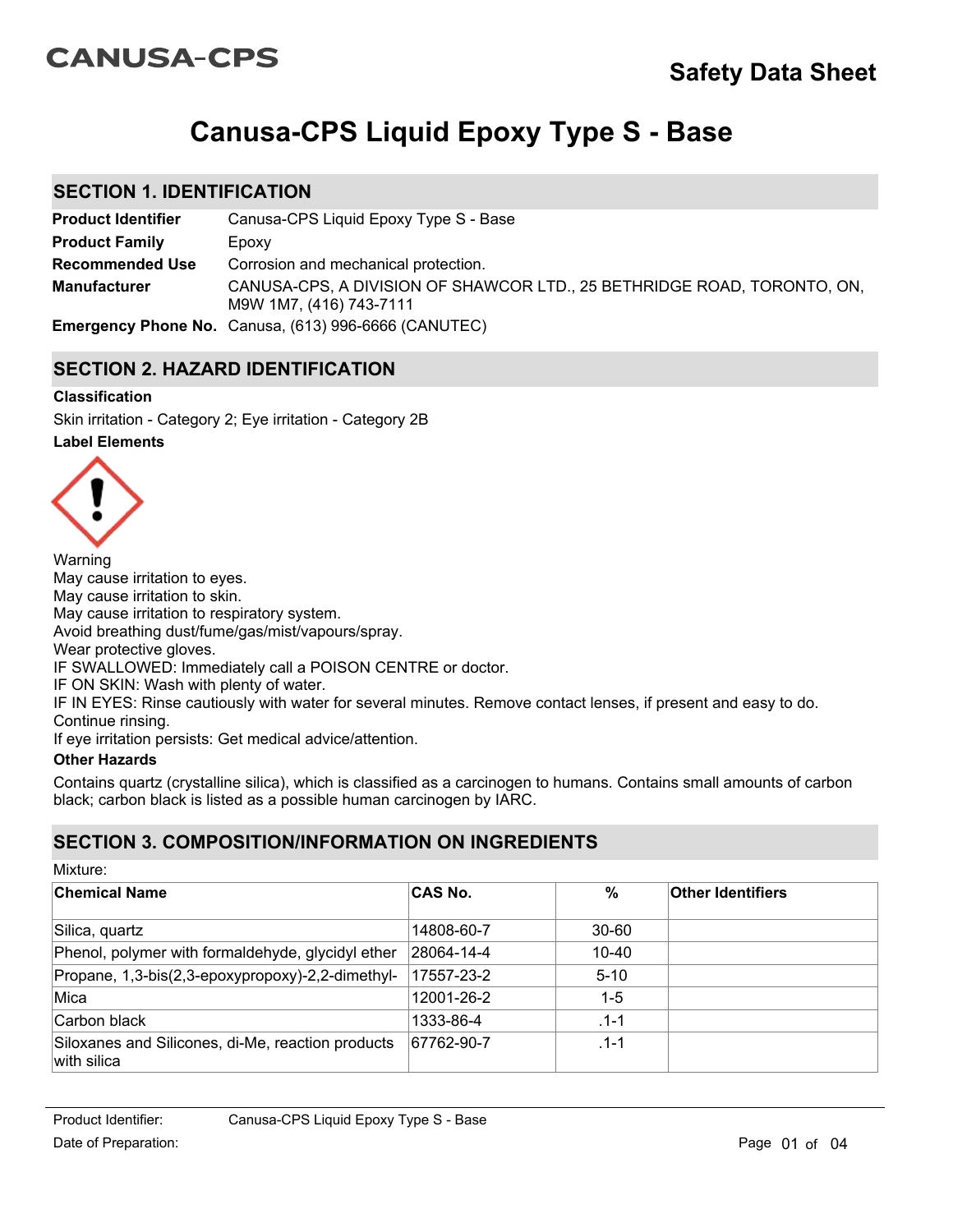# **SECTION 4. FIRST-AID MEASURES**

#### **First-aid Measures**

### **Inhalation**

Move to fresh air. Get medical advice or attention if you feel unwell or are concerned.

#### **Skin Contact**

Immediately wash gently and thoroughly with lukewarm, gently flowing water and mild soap for 15-20 minutes. Remove contaminated clothing. Get medical advice or attention if you feel unwell or are concerned.

#### **Eye Contact**

Immediately rinse the contaminated eye(s) with lukewarm, gently flowing water for 15-20 minutes, while holding the eyelid(s) open. If eye irritation persists, get medical advice or attention.

#### **Ingestion**

Do not induce vomiting. Call Poison Centre or doctor.

## **SECTION 5. FIRE-FIGHTING MEASURES**

#### **Extinguishing Media**

#### **Suitable Extinguishing Media**

Water spray; dry chemical; carbon dioxide.

#### **Specific Hazards Arising from the Product**

Irritating vapours may be released during decomposition.

Toxic and irritating gases including; oxides of carbon, organic acids, carboxylic acids, aldehydes, alcohols, acrolein, phosphorous oxides, and sulfur oxides.

### **Special Protective Equipment and Precautions for Fire-fighters**

Use a self-contained breathing apparatus and full protective clothing. Do not use direct stream of water.

## **SECTION 6. ACCIDENTAL RELEASE MEASURES**

#### **Personal Precautions, Protective Equipment, and Emergency Procedures**

Remove all sources of ignition. Wear appropriate personal protective equipment.

#### **Environmental Precautions**

Prevent run-off from entering drains or waterways.

#### **Methods and Materials for Containment and Cleaning Up**

Soak up spills with inert absorbent material and place in a suitable closed container; dispose of in compliance with applicable legislation.

## **SECTION 7. HANDLING AND STORAGE**

#### **Precautions for Safe Handling**

Wear appropriate PPE.

#### **Conditions for Safe Storage**

Cool, dry environment. Separate from incompatible materials (see Section 10: Stability and Reactivity).

## **SECTION 8. EXPOSURE CONTROLS/PERSONAL PROTECTION**

## **Control Parameters**

|                      | <b>ACGIH TLV®</b>     |             | <b>OSHA PEL</b>           |                | <b>AIHA WEEL</b> |            |
|----------------------|-----------------------|-------------|---------------------------|----------------|------------------|------------|
| <b>Chemical Name</b> | <b>TWA</b>            | <b>STEL</b> | <b>TWA</b>                | <b>Ceiling</b> | 8-hr TWA         | <b>TWA</b> |
| Mica                 | $3 \text{ mg/m}$ 3    |             | $ 20$ ppm                 |                |                  |            |
| Carbon black         | $3 \text{ mg/m}$ 3 A3 |             | <b>Not</b><br>established |                |                  |            |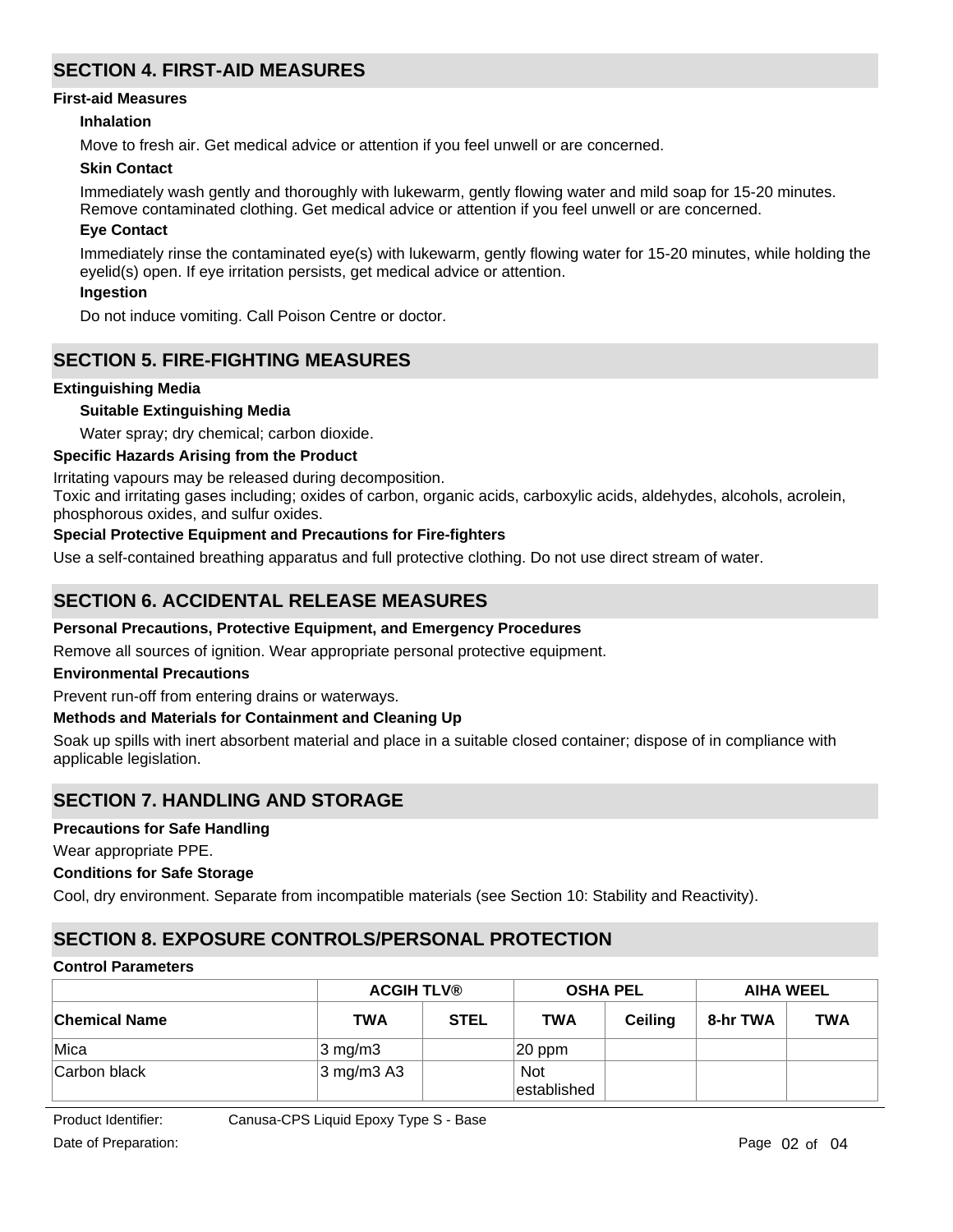## **Appropriate Engineering Controls**

General ventilation is usually adequate. Use local exhaust ventilation and enclosure, if necessary, to control amount in the air.

# **Individual Protection Measures Skin Protection Respiratory Protection Eye/Face Protection** Wear a NIOSH approved air-purifying respirator with an organic vapour cartridge. Chemical-resistant gloves. Wear chemical safety goggles. **SECTION 9. PHYSICAL AND CHEMICAL PROPERTIES**

**Appearance** Grey. **Relative Density (water = 1)** 1.6 **Basic Physical and Chemical Properties Physical State Liquid Other Information**

# **SECTION 10. STABILITY AND REACTIVITY**

## **Reactivity**

Avoid strong acids and oxidizers.

## **Chemical Stability**

Normally stable.

# **SECTION 11. TOXICOLOGICAL INFORMATION**

### **Acute Toxicity**

| <b>Chemical Name</b>                                         | <b>LC50</b>                     | $ LD50$ (oral)   | LD50 (dermal) |
|--------------------------------------------------------------|---------------------------------|------------------|---------------|
| Propane, 1,3-bis(2,<br>3-epoxypropoxy)-2,<br>$ 2$ -dimethyl- |                                 | 4500 mg/kg (rat) |               |
| Carbon black                                                 | 6750 mg/m3 (4-hour<br>exposure) |                  |               |

## **Skin Corrosion/Irritation**

May cause irritation.

## **Serious Eye Damage/Irritation**

May cause irritation.

## **STOT (Specific Target Organ Toxicity) - Single Exposure**

## **Inhalation**

May cause irritation.

## **Ingestion**

Harmful if swallowed.

## **Carcinogenicity**

| <b>Chemical Name</b>  | <b>IARC</b> | <b>ACGIH®</b>  | <b>INTP</b>      | <b>OSHA</b>       |
|-----------------------|-------------|----------------|------------------|-------------------|
| Silica, quartz        | Group 1     | IA2            | Known carcinogen | <b>Not Listed</b> |
| Mica                  | Not Listed  | Not Listed     | Not Listed       | <b>Not Listed</b> |
| Propane, $1,3-bis(2,$ | Not Listed  | Not designated | Not Listed       | <b>Not Listed</b> |

 $\overline{z}$  exponentially  $\overline{z}$ Product Iden

Product Identifier: Canusa-CPS Liquid Epoxy Type S - Base